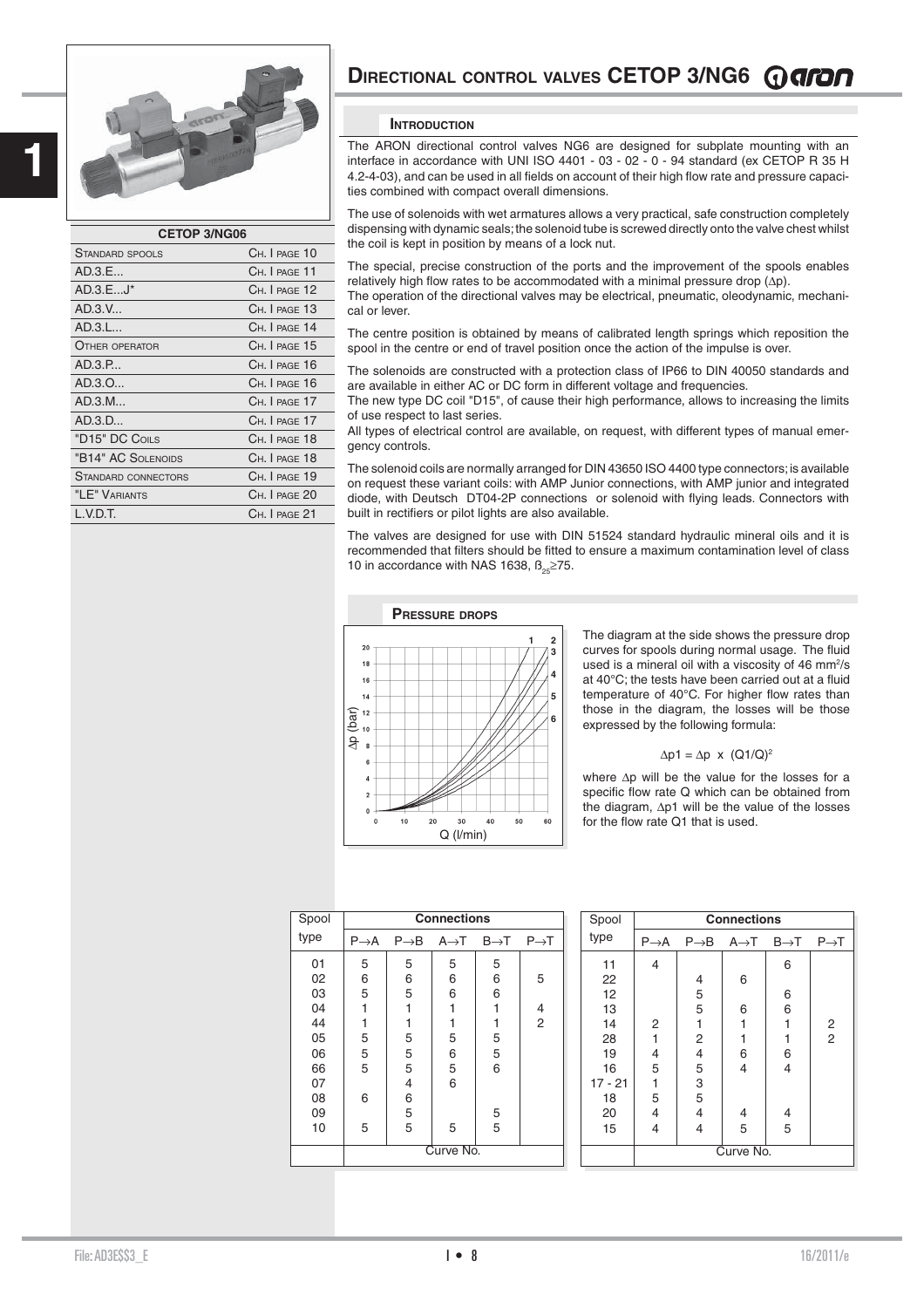# Garan

**1**





• AMP Junior coils (with or without diode) and coils with flying leads and coils type Deutsch, are available in 12V or 24V DC voltage only.

• The pastic type coil (RS variant) is available in 12V, 24V, 28V or 110V DC voltage only.

|   | TAB.1- MOUNTING                                  |
|---|--------------------------------------------------|
|   | <b>STANDARD</b>                                  |
| C | B<br>0<br>A<br>Гa                                |
| D | Β<br>Ĥ<br>ſa                                     |
| E | $\mathcal{M}$<br>$\circ$<br>Ĥ<br>Γa              |
| F | B<br>ъ1                                          |
|   | SPECIALS (WITH PRICE INCREASING)                 |
| G | M٨<br>$\bigcirc$<br>A<br>$\overline{\mathsf{b}}$ |
| н | $\mathcal{M}$<br>B<br>∩<br>Ta                    |
| ı | Ω<br>ᆔ<br>ſa                                     |
|   | R<br>Ħ<br>Б<br>la                                |
| M | la                                               |

#### **• Mounting type D** is only for valves with detent

**•** In case of **mounting D** with detent a maximum supply time of 2 sec is needed (only for AC coils).

### **TAB.3 - VARIANTS (\*)**

| <b>VARIANT</b>                                                                                           | <b>CODE</b>    | PAGE           |
|----------------------------------------------------------------------------------------------------------|----------------|----------------|
| No variant (without connectors)                                                                          | S <sub>1</sub> |                |
| Viton                                                                                                    | <b>SV</b>      |                |
| Emergency control lever for directional control valves type ADC3 and AD3E                                | LF             | •20            |
| <b>Emergency button</b>                                                                                  | ES             | $-18$          |
| Rotary emergency button                                                                                  | P <sub>2</sub> | $-18$          |
| Rotary emergency button (180°)                                                                           | R <sub>5</sub> | •18            |
| Preset for microswitch (E/F/G/H mounting only) (see below note $\Diamond$ )                              | <b>MS</b>      | $ •11 -  •14 $ |
| Cable gland "PG 11"                                                                                      | C <sub>1</sub> | $ -19$         |
| Emergency button+ Viton                                                                                  | VU             |                |
| 5 micron clearance                                                                                       | SQ             |                |
| Spool movement speed control (only VDC) with ø 0.3 mm orifice                                            | 3S             | •12            |
| Spool movement speed control (only VDC) with ø 0.4 mm orifice                                            | JS             | 1•12           |
| Spool movement speed control (only VDC) with ø 0.5 mm orifice                                            | 5S             | •12            |
| Spool movement speed control (only VDC) with ø 0.6 mm orifice                                            | 6S             | 1•12           |
| AMP Junior coil - for12V or 24V DC voltage only                                                          | AJ             | $ -18$         |
| AMP Junior coil and integrated diode - for 12V or 24V DC voltage only                                    | AD             | $ -18$         |
| Coil with flying leads (175 mm) - for12V or 24V DC voltage only                                          | <b>SL</b>      | $ -18$         |
| D15 plastic type coil - for 12V, 24V, 28V or 110V DC voltage only                                        | <b>RS</b>      |                |
| Deutsch DT04-2P coil - for12V or 24V DC voltage only                                                     | <b>CZ</b>      | $ -18$         |
| Other variants relate to a special design                                                                |                |                |
| $\Diamond$ = Maximum counter-pressure on T port: 8 bar<br>$\bullet$ = Variant codes stamped on the plate |                |                |

(\*) All variants are considered without connectors. The connectors must be order separately. See Ch. I Page 19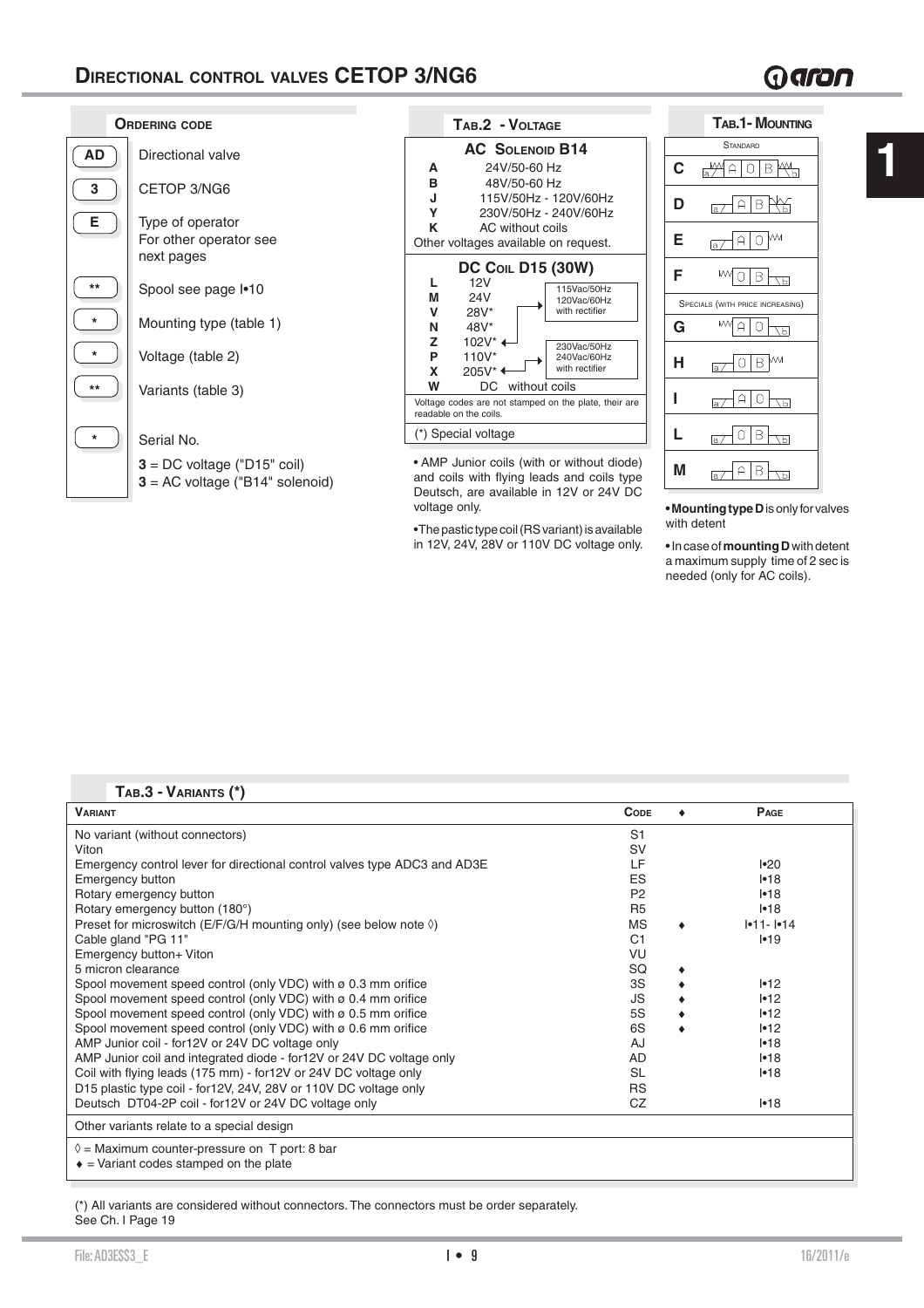| Two solenoids, spring centred "C" mounting |                                                                                                                                                                                                                                                                                                                                                     |          |                    |  |
|--------------------------------------------|-----------------------------------------------------------------------------------------------------------------------------------------------------------------------------------------------------------------------------------------------------------------------------------------------------------------------------------------------------|----------|--------------------|--|
| Spool<br>type                              | ₩미이 <sub>B</sub> ₩                                                                                                                                                                                                                                                                                                                                  | Covering | Transient position |  |
| 01                                         | <u>MXHII K</u>                                                                                                                                                                                                                                                                                                                                      | ÷        | <b>XEEEH</b>       |  |
| 02                                         | I <del>m</del>                                                                                                                                                                                                                                                                                                                                      |          | <b>MHAHA</b>       |  |
| 03                                         | Tra                                                                                                                                                                                                                                                                                                                                                 | ÷        | <b>XEETIL</b>      |  |
| $04*$                                      | 問<br>Xrs                                                                                                                                                                                                                                                                                                                                            | -        | THEIHIXI           |  |
| 44*                                        | ⊯ਅ<br>{₩                                                                                                                                                                                                                                                                                                                                            |          | 口用石其区              |  |
| 05                                         | e⁄X<br><b>IYY</b>                                                                                                                                                                                                                                                                                                                                   | ÷        | <b>XIZEIHE</b>     |  |
| 66                                         | $\mathbb{M}\times$<br>™                                                                                                                                                                                                                                                                                                                             | ÷        | <b>XELETIN</b>     |  |
| 06                                         | తిగ<br>Try I                                                                                                                                                                                                                                                                                                                                        | ÷        | <b>XHHHHI</b>      |  |
| $07*$                                      | Ti                                                                                                                                                                                                                                                                                                                                                  | ÷        | <b>XXEIGE</b>      |  |
| 08*                                        | <u> 2471 11 RS</u>                                                                                                                                                                                                                                                                                                                                  | ÷        | <b>ZETHER</b>      |  |
| 09*                                        | $\begin{picture}(220,10) \put(0,0){\line(1,0){10}} \put(10,0){\line(1,0){10}} \put(10,0){\line(1,0){10}} \put(10,0){\line(1,0){10}} \put(10,0){\line(1,0){10}} \put(10,0){\line(1,0){10}} \put(10,0){\line(1,0){10}} \put(10,0){\line(1,0){10}} \put(10,0){\line(1,0){10}} \put(10,0){\line(1,0){10}} \put(10,0){\line(1,0){10}} \put(10,0){\line($ | ÷        | <b>ZETTERET</b>    |  |
| $10*$                                      | <u>MXKIIK</u>                                                                                                                                                                                                                                                                                                                                       | ÷        | <b>XETHI</b>       |  |
| $22*$                                      | $\frac{1}{\sqrt{2}}$<br>-m                                                                                                                                                                                                                                                                                                                          | ÷        | XHHZH              |  |
| $11*$                                      | $\frac{1}{\sqrt{2}}$<br>The                                                                                                                                                                                                                                                                                                                         | ÷        | <b>EKERIO</b>      |  |
| $12*$                                      | $\frac{1}{2}$<br>TH                                                                                                                                                                                                                                                                                                                                 | ÷        | <b>ZETHER</b>      |  |
| $13*$                                      | Text<br>$\mathbb{R}^N$ XIt                                                                                                                                                                                                                                                                                                                          | ÷        | XKEKIH             |  |
| $14*$                                      | ŗ<br>Χ₩                                                                                                                                                                                                                                                                                                                                             |          | IHEIHX             |  |
| 28*                                        | Π.<br>₩<br>∦₩                                                                                                                                                                                                                                                                                                                                       | -        | 唱哥哥区               |  |
|                                            |                                                                                                                                                                                                                                                                                                                                                     |          |                    |  |
|                                            |                                                                                                                                                                                                                                                                                                                                                     |          |                    |  |

| <b>DIRECTIONAL CONTROL VALVES</b>  |
|------------------------------------|
| <b>STANDARD SPOOLS CETOP 3/NG6</b> |

## Qaran

### **NOTE**

**(\*)** Spool with price increasing

**•** With spools **15** / **16** / **17** only mounting **E** / **F** are possible

**• 16 / 19** / **20** / **21** spool not planned for **AD.3.E...J\***

• For lever operated the spools used are different.

Available spools for this kind of valve are: 01 / 02 / 03 / 04 / 05 / 06 / 66 / 07 22 / 13 / 15 / 16 / 17

|               | ONE SOLENOID, SIDE B "F" MOUNTING |          |                                                  |  |  |  |
|---------------|-----------------------------------|----------|--------------------------------------------------|--|--|--|
| Spool<br>type | M<br>$\circ$<br>B<br>ΔЛ           | Covering | Transient position                               |  |  |  |
| 01            | ſŦ<br>ᅨ<br>╟╩╝                    | ÷        | HHH                                              |  |  |  |
| 02            | l Lei                             |          | HH M                                             |  |  |  |
| 03            | ŢЫ                                | ÷        | $\prod_{i=1}^n \prod_{i=1}^n$                    |  |  |  |
| $04*$         | 同                                 |          | EIHKI                                            |  |  |  |
| 44*           | $\overline{H}$                    |          | HHX                                              |  |  |  |
| 05            | 口                                 | ÷        | EKIN                                             |  |  |  |
| 66            | ĀД                                | ÷        | $\prod_{\mathrm{L}}$ , $\prod_{\mathrm{L}}$<br>F |  |  |  |
| 06            | ŢЫ                                | ÷        | <b>Hitle</b>                                     |  |  |  |
| 08*           | $\frac{1}{1}$<br>ŢЫ               | ÷        | HITT                                             |  |  |  |
| 09*           | 心可                                | ÷        | $\frac{1}{1}$                                    |  |  |  |
| $10*$         | l Ze                              | ÷        | <b>EIN</b>                                       |  |  |  |
| $22*$         | ᇻ                                 | ÷        | HZH                                              |  |  |  |
| $12*$         | 同                                 | ÷        | <b>Filipi</b>                                    |  |  |  |
| $13*$         | ᇻᅍ                                | ÷        | HHH                                              |  |  |  |
| $07*$         | 긲<br>同                            | ٠        | EINE                                             |  |  |  |
| 15            | $\overline{H}$                    |          | XHIT                                             |  |  |  |
| 16            | Œ                                 | ÷        | XHIT                                             |  |  |  |
| 17            | ŢД                                | ÷        | ZETH                                             |  |  |  |
| $14*$         | 日/                                | -        | FIXIXI                                           |  |  |  |
| $28*$         | X <del>Lo</del>                   |          | HKK                                              |  |  |  |

| TWO SOLENOIDS "D" MOUNTING |          |          |                    |  |  |
|----------------------------|----------|----------|--------------------|--|--|
| Spool<br>type              | a        | Covering | Transient position |  |  |
| $19*$                      | $\alpha$ |          |                    |  |  |
| $20*$                      | la       |          |                    |  |  |
| $21*$                      | $\alpha$ |          |                    |  |  |

| ONE SOLENOID, SIDE A "E" MOUNTING |                                           |          |                    |  |  |
|-----------------------------------|-------------------------------------------|----------|--------------------|--|--|
| Spool<br>type                     | $\mathsf{a}$<br>$\circ$<br>$\overline{a}$ | Covering | Transient position |  |  |
| 01                                | $\overline{a}$                            | ÷        | XHH                |  |  |
| 02                                | $\overline{a}$                            |          | XIHIHI             |  |  |
| 03                                | W<br>$\overline{a}$                       | ٠        | XKH                |  |  |
| $04*$                             | $\overline{a}$                            |          | H                  |  |  |
| 44*                               | l T <sub>M</sub><br>$\sqrt{a}$            |          | IHE                |  |  |
| 05                                | $\sim$<br>ſa,                             | ٠        | XY:H               |  |  |
| 66                                | Ŵ,<br>$\sqrt{a}$                          | ÷        | KEIT               |  |  |
| 06                                | $\overline{\mathsf{a}}$                   | ÷        | XHH                |  |  |
| 08*                               | $\overline{\mathsf{a}}$                   | ÷        | WHI                |  |  |
| $10*$                             | $\rightsquigarrow$<br>a                   | ÷        | XXH                |  |  |
| $12*$                             | $\overline{a}$                            | ÷        | ZHH                |  |  |
| 15                                | $\vert a/$                                | -        |                    |  |  |
| 16                                | W<br>$\overline{a}$                       | ٠        | XHH                |  |  |
| 17                                | Ŵ,<br>$\sqrt{a}$                          | ٠        | ZHH                |  |  |
| $14*$                             | azi                                       |          | 咄田                 |  |  |
| $28*$                             | tM<br>a/l                                 |          | INEI               |  |  |